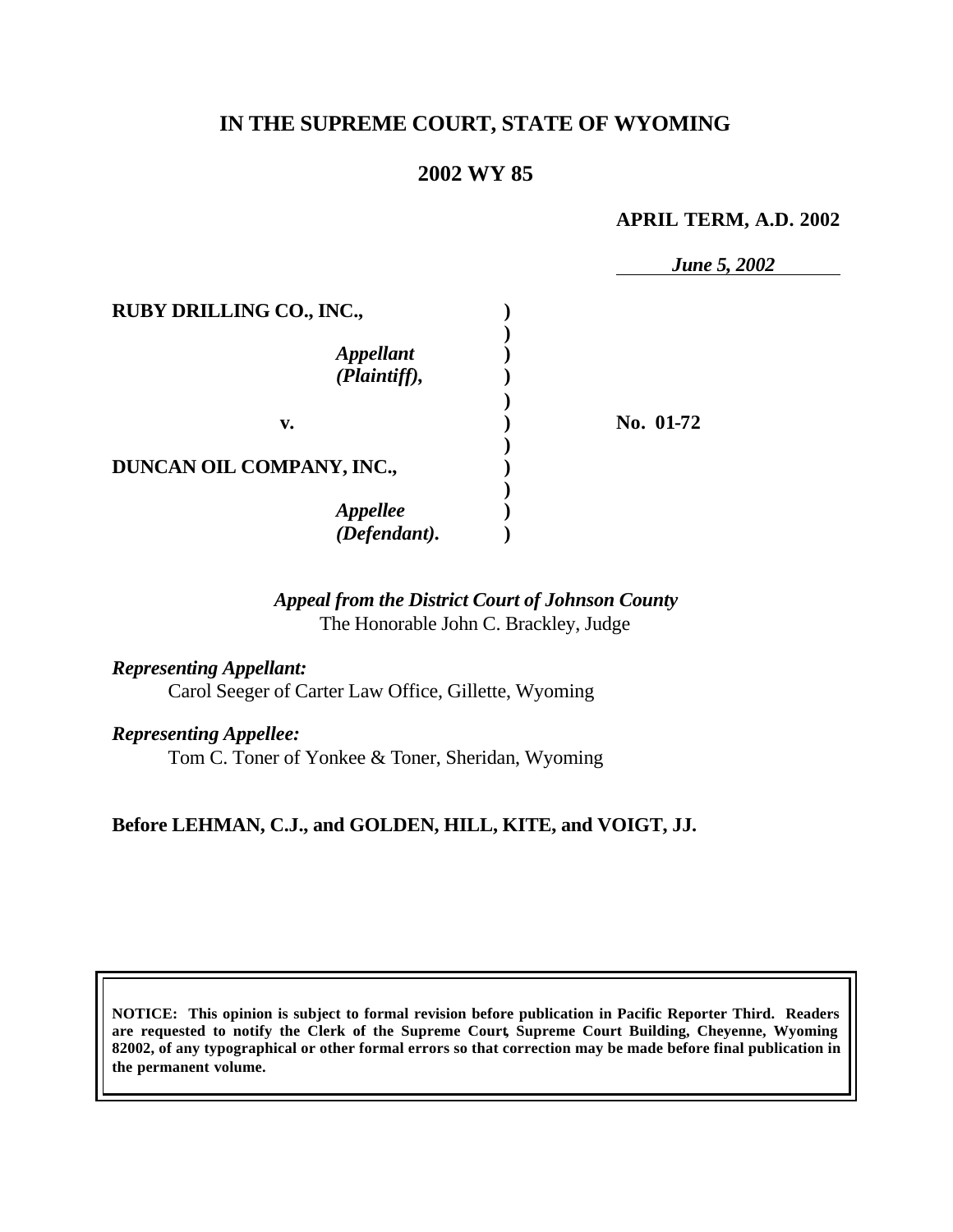KITE, Justice.

[¶1] Duncan Oil Company, Inc. (Duncan) paid Ruby Drilling Co., Inc. (Ruby) \$23 per foot in advance to drill a 6,000-foot oil well consistent with the contract Ruby drafted. Ruby drilled the hole in such a manner that it deviated from vertical so much it was unusable. Duncan hired specialized contractors to correct the deviation and complete the well. Thereafter, Ruby sued Duncan for breach of contract claiming additional money was owed because the contract terms changed from per foot to per day cost when Duncan hired the other contractors. Duncan counterclaimed for the costs to complete the well. After a bench trial, the trial court held Ruby breached the contract and Duncan was entitled damages. We affirm.

### **ISSUES**

[¶2] We rearticulate the issues in the following manner:

1. Did the trial court properly construe the written drilling agreement to be a footage contract with the specifications based on the customary industry usage of the terms?

2. Did the trial court improperly limit Ruby's expert witness from testifying regarding changes to the Ruby drilling contract?

3. Was the trial court's decision contrary to the clear weight of the evidence?

4. Did the trial court err as a matter of law and contrary to the clear weight of the evidence in determining damages?

## **FACTS**

[¶3] Ruby had been drilling water and oil wells for fifty-six years. Duncan had used Ruby's services in the past to drill several shallow coalbed methane water wells. In the fall of 1997, Duncan asked Ruby whether, in the event the company had the proper equipment, it would be interested in bidding on a 6,000-foot oil well to be drilled in the Kaycee area. Ruby advised Duncan that it had a suitable rig and would like to bid the contract.Ruby also represented it had drilled a number of water wells around Kaycee and was familiar with the area but failed to tell Duncan it had never before drilled a well as deep as 6,000 feet.

[¶4] Ruby proposed to drill the well for \$23 per foot on a footage contract with additional miscellaneous costs including per diem for mobilization/demobilization and hourly rates for specified service work. Duncan accepted the proposal and requested Ruby send a contract with an invoice to expedite the project and allow the cost to fall within Duncan's 1997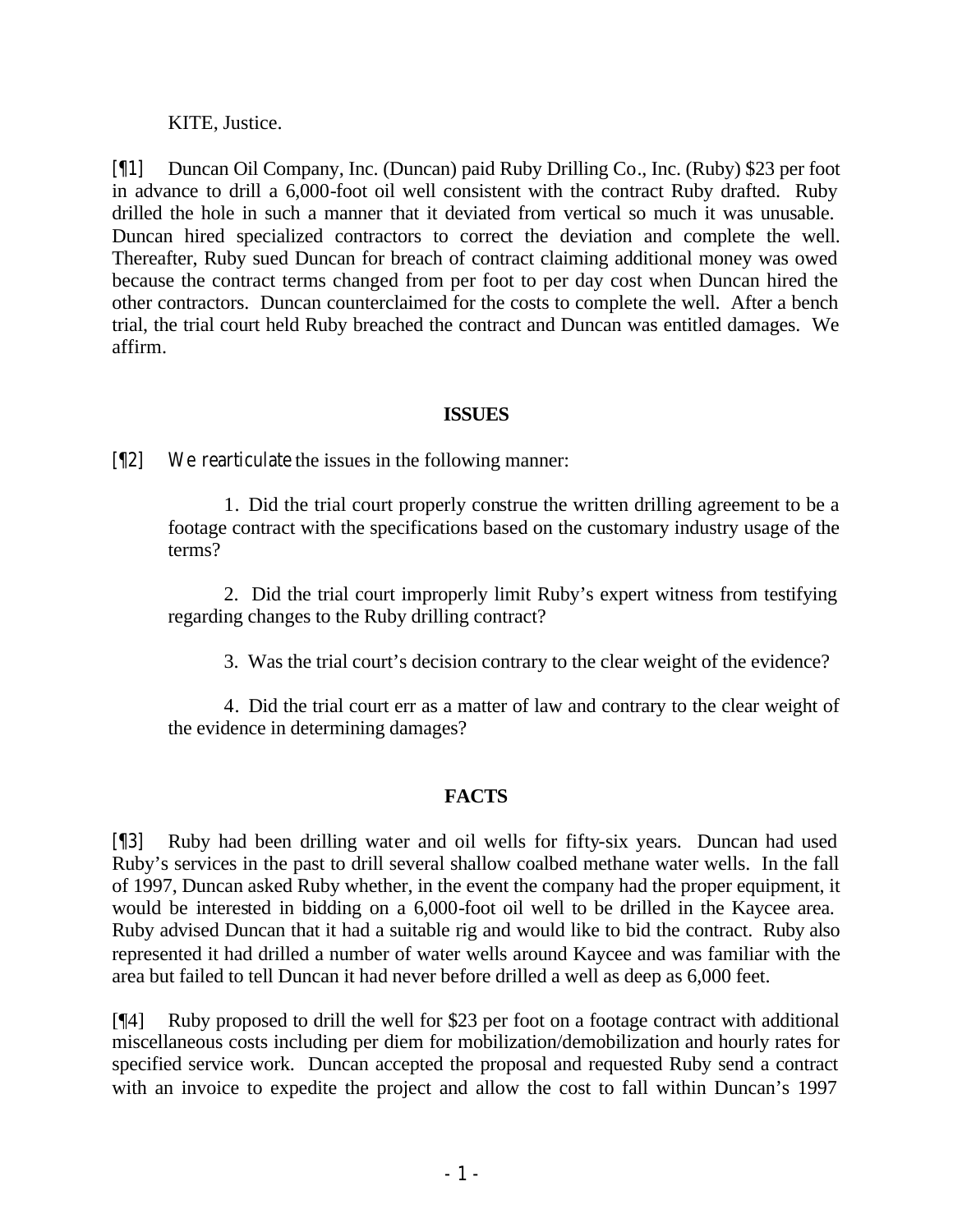budget. On December 29, 1997, Duncan signed the contract and sent Ruby a check for \$141,200 as an advance payment.

[¶5] On January 1, 1998, Ruby moved a drilling rig to the well location and commenced work. On January 14, 1998, at approximately 510 feet, a straight hole survey showed five degrees deviation from vertical. A straight hole survey relates the degree of deviation from vertical but does not reflect the direction of the deviation. The industry standard provides deviation should not exceed one degree per thousand feet with a maximum deviation at total depth of not more than five to six degrees. Ruby advised Duncan that the reading was probably a mistake and continued to drill. Ruby conducted three more surveys as the well was drilled deeper which indicated increased deviation. By January 16, 1998, the well reached 1,780 feet, and the survey reflected eight degrees' deviation. Had drilling continued in this manner, the bottom hole would have been nearly 1,078 feet from the surface location and on another lease. Duncan told Ruby to stop drilling until Baker Hughes Inteq, a directional survey company, could evaluate the deviation. Ruby did not stop drilling until it reached 2,200 feet. In order to correct the severe deviation, Baker Hughes recommended the well be plugged back to the surface pipe, the well bore be filled with cement, and directional equipment be used to drill vertically into the formation.

[¶6] Duncan offered Ruby an opportunity to correct the deviation, but Ruby said all it could do was drill in the same manner that had led to the deviation in the first instance. Duncan hired Baker Hughes to correct the deviation, and Ruby remained on site and assisted. The project continued to experience difficulties and delays caused by Ruby's inadequate equipment and equipment failures. Baker Hughes left the site when the well reached approximately 5,081 feet because the deviation had been resolved, and Ruby completed the well by conventional drilling to 5,950 feet. Ruby had anticipated the project would take ten to twelve days, but, due to the various problems, it took forty-five days.

[¶7] After completion in February of 1998, the parties had no additional contact until April of 1998 when Ruby sent two invoices to Duncan. One invoice was computed on a straight day work basis for forty-five days, totaling \$114,290 (\$255,490 less the original \$141,200 advance payment), and one was computed on a combined footage/day work basis for thirtyseven days, totaling \$119,003 (\$260,203 less the original \$141,200 advance payment) to provide Duncan the option of paying for either straight day work or combined footage/day work. Duncan refused to pay and advised Ruby the latter owed Duncan for the expenses incurred to correct the well deviation.

[¶8] In July 1999, Ruby filed suit against Duncan for breach of contract and damages of \$119,003 plus interest at eighteen percent per annum. Duncan answered and counterclaimed for breach of contract and damages of \$181,311.01. Subsequent to a bench trial, the court found Ruby had breached the footage contract by failing to drill the well in a workmanlike manner, the footage contract was not converted by the parties' actions into a day work contract, and Duncan was entitled to a judgment of \$155,211 for the costs it incurred to correct and complete the well. Ruby appealed.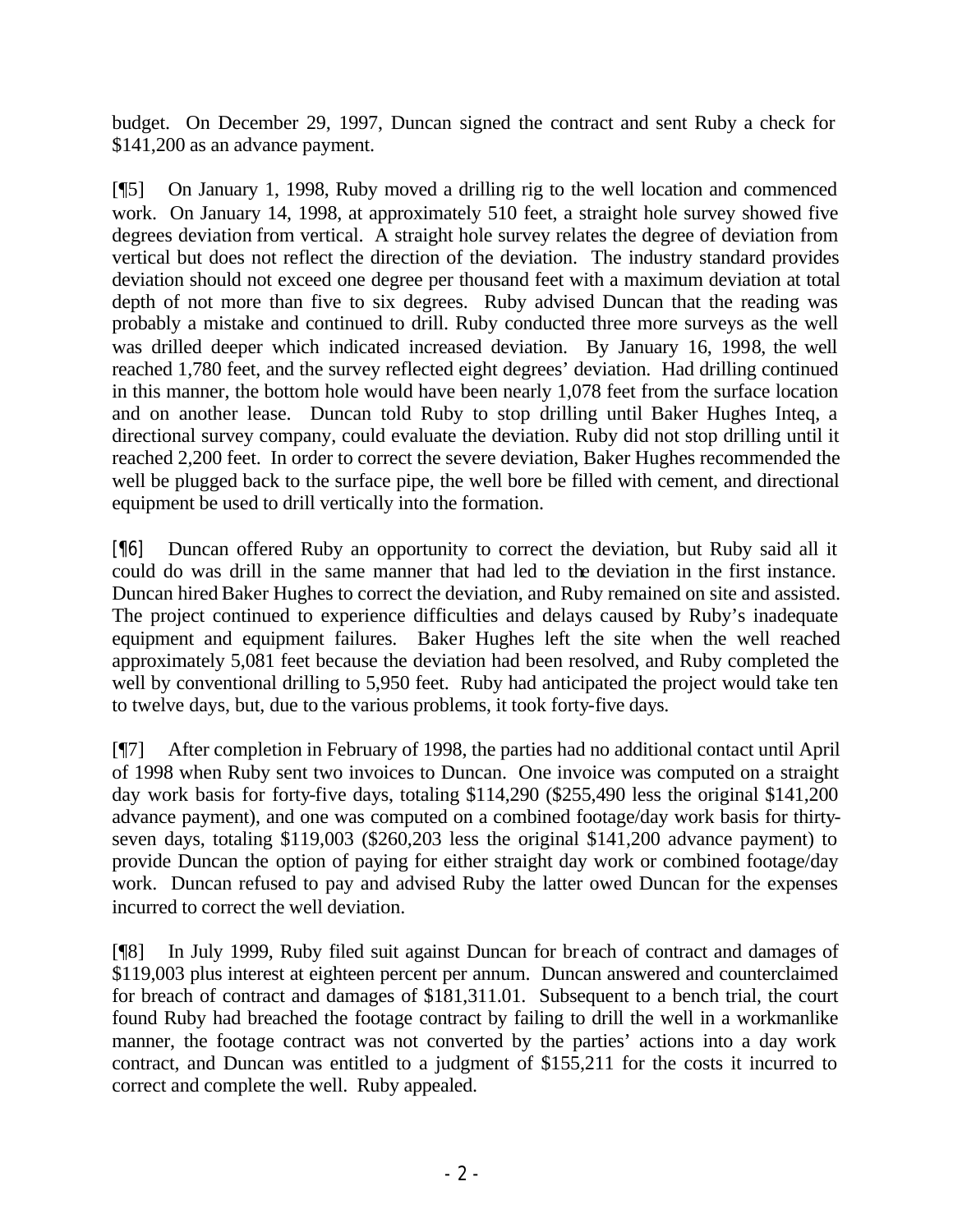#### **STANDARD OF REVIEW**

[¶9] We are required to review the trial court's construction of the drilling contract and its factual determination that Ruby breached the terms of that contract.

> "When a trial court in a bench trial makes express findings of fact and conclusions of law, we review the factual determinations under a clearly erroneous standard and the legal conclusions *de novo*." *Rennard v. Vollmar*, 977 P.2d 1277, 1279 (Wyo. 1999). This court does not weigh the evidence *de novo;* therefore, findings may not be set aside because we would have reached a different result. Moreover, the appellant bears the burden of persuading the appellate court that the finding is erroneous.

*Schlesinger v. Woodcock*, 2001 WY 120, ¶13, 35 P.3d 1232, ¶13 (Wyo. 2001) (some citations omitted); *see also Polo Ranch Company v. City of Cheyenne*, 969 P.2d 132, 136 (Wyo. 1998).

> Normally, the construction and interpretation of an unambiguous contract is a matter for the court to address as a question of law. *Garcia v. UniWyo Federal Credit Union*, 920 P.2d 642, 645 (Wyo. 1996); *Feather v. State Farm Fire and Cas*., 872 P.2d 1177, 1180 (Wyo. 1994); *Mobil Coal Producing, Inc. v. Parks*, 704 P.2d 702, 707 (Wyo. 1985).

*Ormsby v. Dana Kepner Co. of Wyo. Inc.*, 997 P.2d 465, 469 (Wyo. 2000). Further, we must assume the evidence in favor of the successful party is true. We exclude any consideration of the evidence presented by the unsuccessful party that conflicts with the successful party's evidence, and we afford to the successful party's evidence every favorable inference that may be reasonably and fairly drawn from it. *Daley v. Wenzel*, 2001 WY 80, ¶24, 30 P.3d 547, ¶24 (Wyo. 2001); *Turcq v. Shanahan*, 950 P.2d 47, 51-52 (Wyo. 1997); *Richardson v. Schaub*, 796 P.2d 1304, 1309-10 (Wyo. 1990).

#### **DISCUSSION**

### **A. Contract Construction**

[¶10] The contact language at the heart of this dispute provides:

*We hereby submit specifications and estimates for the drilling of a well at \$23.00 per ft. for drilling and/or \$200.00 per hour for service work*. Casing will be \_\_\_\_\_ in. diameter for surface, all the way,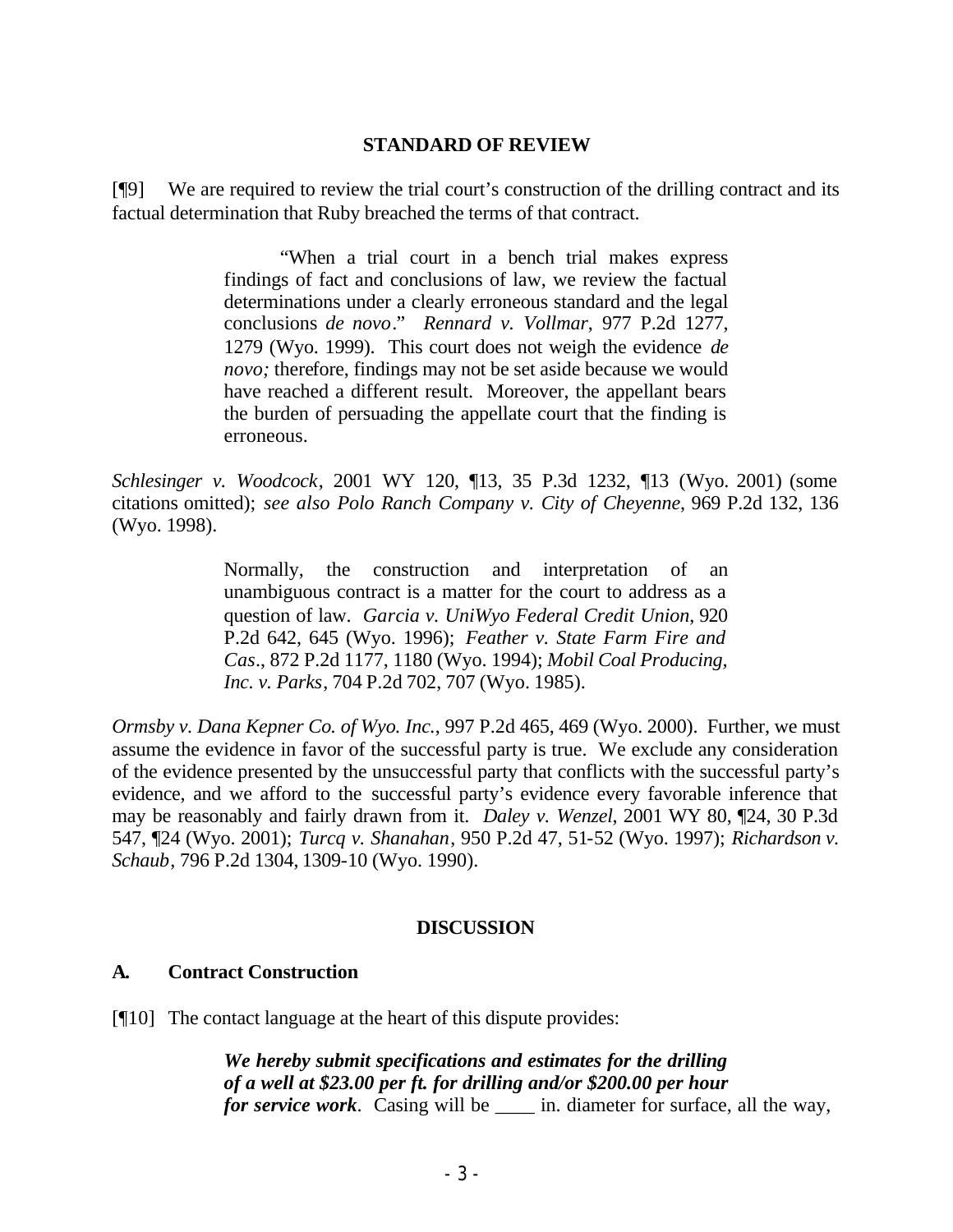\_\_\_\_\_\_\_\_\_\_\_\_\_\_\_\_\_\_\_\_\_\_\_\_\_\_\_\_\_\_\_\_\_\_\_\_\_\_\_\_\_\_\_\_\_\_\_\_\_\_\_ We hereby submit specifications and estimates for the drilling [in] accordance with the above specifications, for the estimated footage or to ample amount of water. Payment to be made after completion of job and due upon receipt of our billing. If payment is not made within a reasonable time and the account be placed in collector's or attorney's hands for collection, all costs of collection including reasonable attorney fees will be added to our total bill, plus 18% on past due accounts.

| Mobilization & Demobilization | \$3,000.00                     |  |
|-------------------------------|--------------------------------|--|
| Per Diem                      | \$300.00 per day               |  |
| Hour Time will include:       | Rig time running straight hole |  |
|                               | Logging                        |  |
|                               | Running casing                 |  |
|                               | Drill stem tests               |  |
|                               | Plug $&$ abandon               |  |

All material is guaranteed to be as specified. *All work to be completed in a workmanlike manner according to standard practices. Any alteration or deviation from above specifications involving extra costs, will be executed only upon written orders, and will become an extra charge over and above the estimate.* All agreements contingent upon strikes, accidents or delays beyond our control. Our workers are fully covered by Workmen's Compensation Insurance.

(Emphasis added.)

 $[$ [[11] The parties agree Ruby drafted the agreement as a footage contract. A significant difference exists in responsibilities and risk apportioned between the operator and the drilling contractor under a day work contract as opposed to a footage contract.

(2) Day work contract.

Under the day work contract, an operator engages a contractor to drill a well at a specified location to a specified depth and agrees to pay the contractor at a specified rate per day. Accordingly, the operator and not the contractor, takes the risk of added expense because of delays and difficulties encountered in drilling. . . .

(3) Footage contract.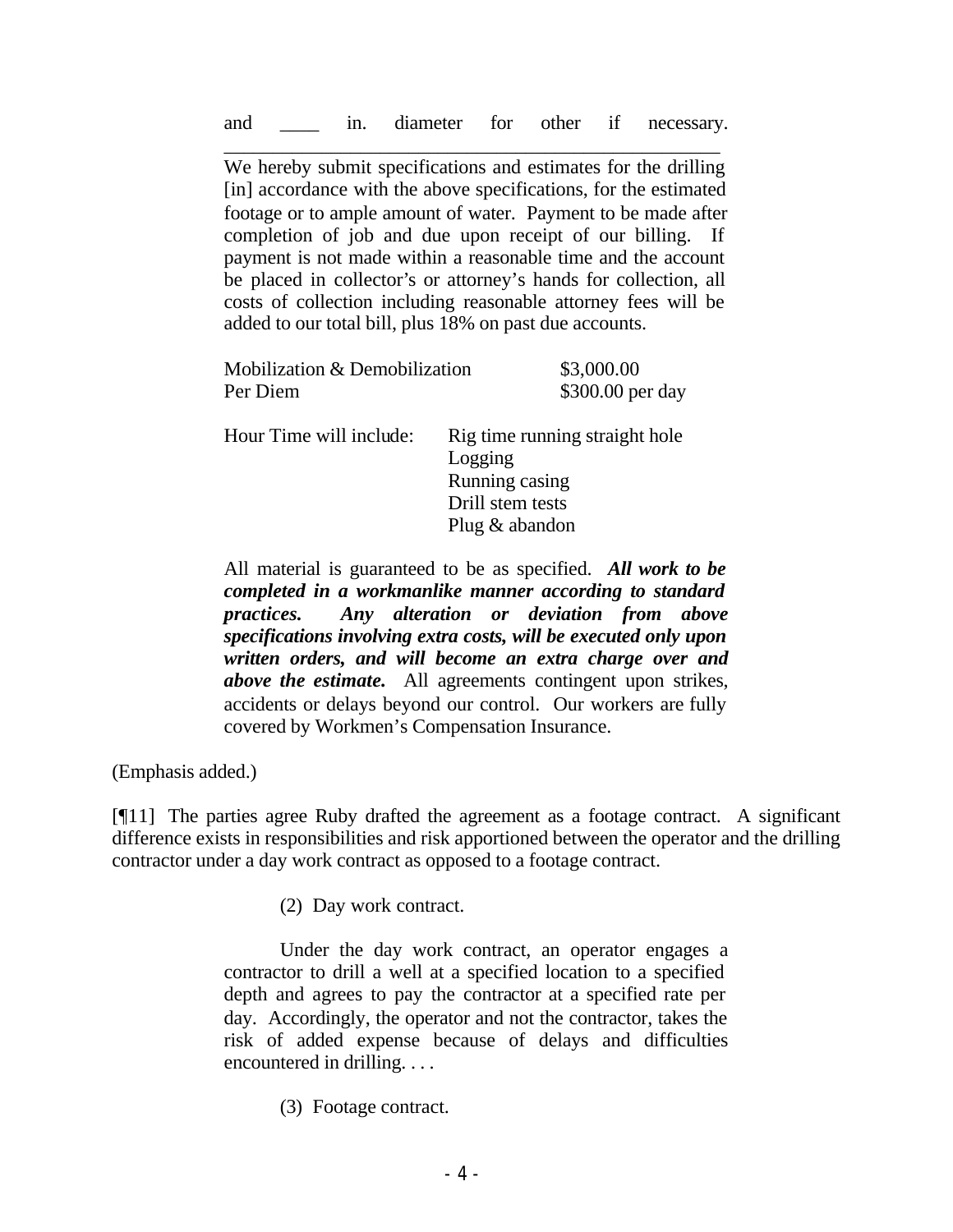Under the footage contract, the specifications of the well would remain the same, but the operator agrees to pay the contractor at a specified rate per foot drilled. Accordingly, the contractor and not the operator, takes the risk of added expense because of delays and difficulties in drilling.

2 Eugene Kuntz, A Treatise on the Law of Oil and Gas § 19A.5(b) at 95 (1989). In this footage contract, Ruby, the contractor, and not Duncan, the operator, took the risk of added expense because of delays and difficulties in drilling. Despite the lack of a written order as the contract required, Ruby argues the original footage contract was modified into a day work contract because Duncan failed to include well specifications in the original agreement–particularly a straight hole/minimal deviation requirement–and took control of the project when it hired Baker Hughes.

> This court has previously acknowledged that the parties to a written agreement may orally waive or modify their rights under the agreement. We have further indicated that an oral modification of a written agreement may be possible even when the agreement contains a no-unwritten-modification clause. The party asserting that a written agreement was modified by the subsequent expressions or conduct of the parties must prove so by clear and convincing evidence. The question of whether the alleged modification of the written agreement has been proved by the required quantum of evidence is one to be decided by the trier of fact. We will not reverse the decision of the trier of fact unless that decision is clearly erroneous or contrary to the great weight of the evidence.

*Wolin v. Walker*, 830 P.2d 429, 431-32 (Wyo. 1992) (citations omitted). Clear and convincing evidence is the "kind of proof which would persuade a trier of fact that the truth of the contention is highly probable." *MacGuire v. Harriscope Broadcasting Co.*, 612 P.2d 830, 839 (Wyo. 1980); *see also Dorr v. Wyoming Board of Certified Public Accountants*, 2001 WY 37, ¶8, 21 P.3d 735, ¶8 (Wyo. 2001); *Meyer v. Norman*, 780 P.2d 283, 291 (Wyo. 1989).

[¶12] The trial court made the following findings and conclusions relevant to this issue:

4. *Exhibit A is a "footage" contract* that specifies primary compensation to Ruby was to be determined at the rate of \$23.00 per foot of well bore. (The contract also allows other miscellaneous compensation.) *There was no agreement by words, writings or actions to change the method of compensation*;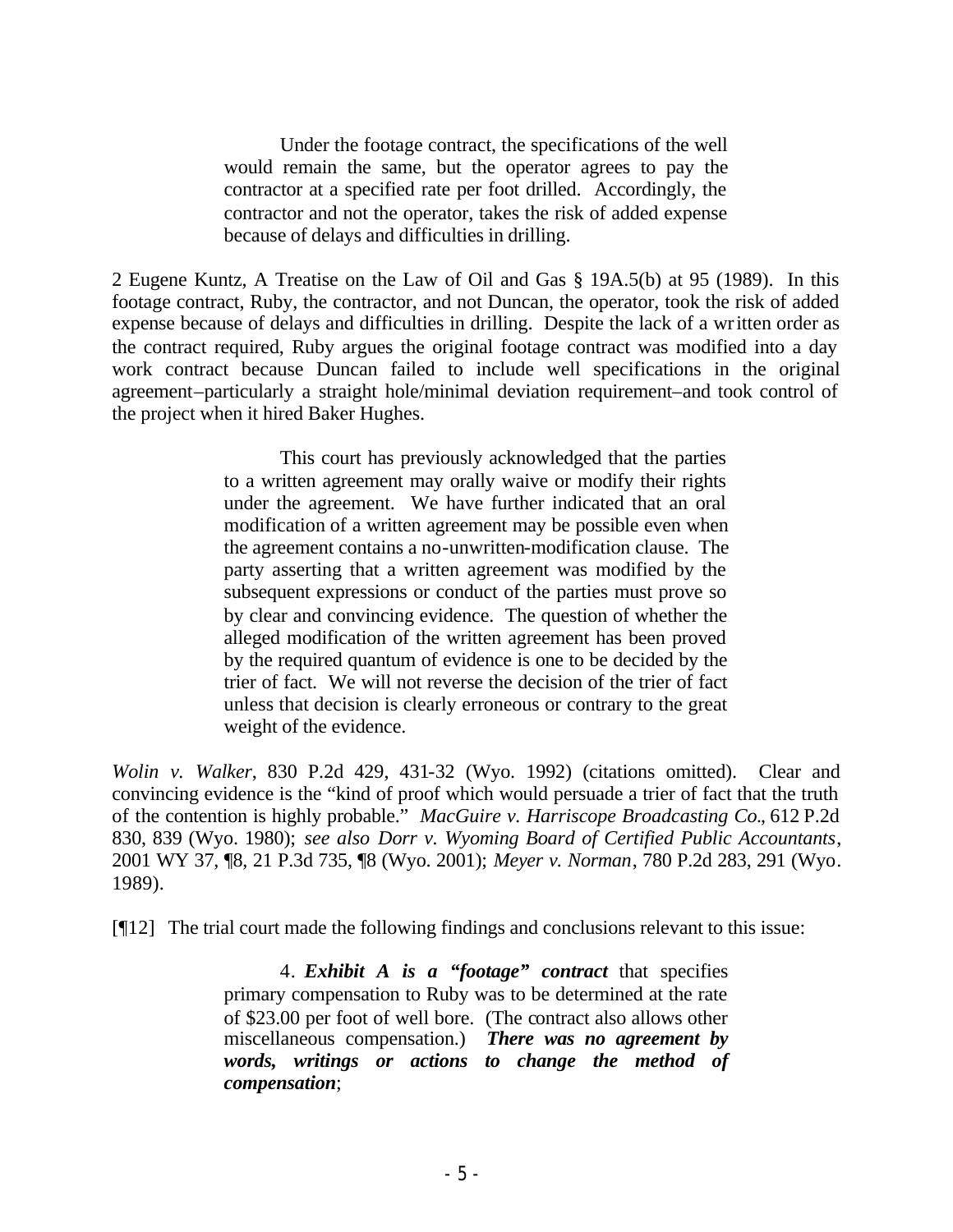5. Duncan paid Ruby, in advance, the invoice total which listed the per foot charge and some other estimated charges;

6. Ruby did not have sufficient equipment under industry custom and standard practice to drill a 6,000 foot well during the drilling project at issue. This deficiency was a breach of contract. Items Ruby lacked include, but are not limited to, the following: (a) a blowout preventer; (b) about 1,300 feet of drill pipe (it is dangerous and against industry custom/usage to drill with tubing at these depths); (c) bottleneck elevators to use on bottleneck drill pipe (also the elevators were not rated to carry the drill string weight required);

7. Ruby did not otherwise perform in a workmanlike manner. The main example was the failure to drill as close to vertical as possible. This failure was a breach of contract;

8. The drilling contract herein required a well bore that was as close to vertical as possible;

9. Duncan notified Ruby of deficiencies described above prior to renting equipment and prior to hiring subcontractors. Ruby's breach of contract; failure to correct deficiencies; and failure to suggest alternatives required Duncan to rent equipment and hire subcontractors in order to complete the well under industry standards;

10. Any "supervision and/or control" exercised by Duncan over the drilling process was by tacit agreement with Ruby. Ruby voiced no contemporaneous objections to Duncan decisions;

. . . .

12. When Duncan realized Ruby did not begin this well as close to vertical as was possible, it gave Ruby an opportunity to correct. Ruby could not make necessary corrections without additional equipment and personnel. When Ruby failed or refused to correct, arguably Duncan could have declared a breach and dismissed Ruby from the site. However, by remaining on location and using some of its equipment, Ruby was given opportunities to mitigate damages[.]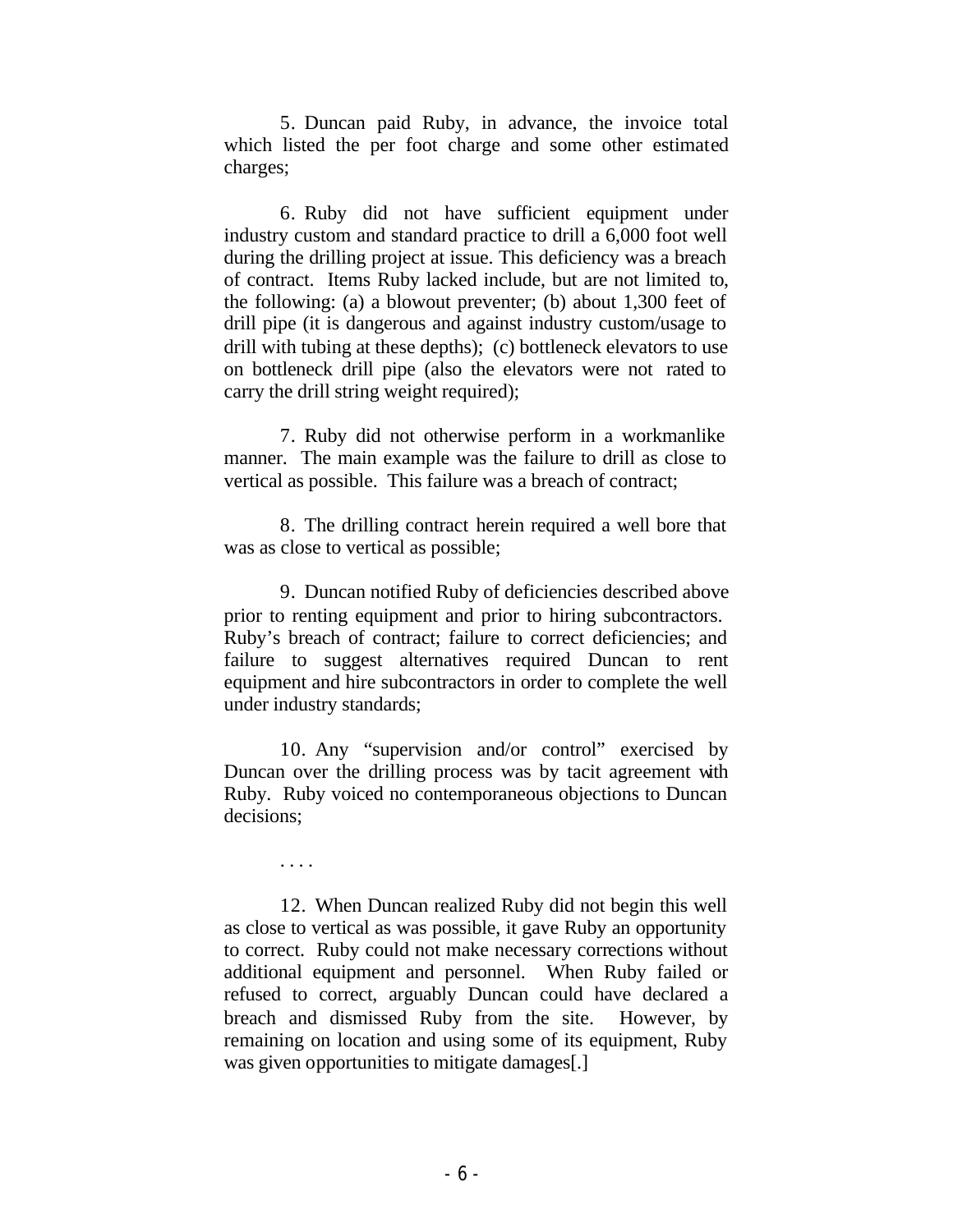(Emphasis added.) The trial court determined the contract was not ambiguous and Ruby failed to prove an unwritten modification of the contract by clear and convincing evidence. We are persuaded this is the correct result.

[¶13] Ruby drafted this agreement, which was a footage contract with additional miscellaneous expenses. The terms also dictated the well would be completed in a workmanlike manner according to standard practices and any change of the specifications required written agreement.The parties agree no written agreement to modify existed.

[¶14] Ruby claims the contract did not require the drilling of a straight hole, and all the proper equipment was available to drill the hole correctly in the conventional manner. The trial transcript discloses Jesse Dale Ruby, owner, operator, and driller for Ruby, testified in an implausible and often internally inconsistent manner. He denied knowing the standard practices in the oil well drilling industry stating he was not a part of that industry despite previously testifying he had fifty-six years of drilling experience. He denied he was required to drill a straight hole but acknowledged, by the contract terms, his crew was to periodically run straight hole surveys to determine the amount of deviation. He testified Ruby intended to drill the hole as straight as possible but also claimed it had no contractual obligation to do so. Mr. Ruby denied any knowledge of or requirement to abide by the Wyoming Oil and Gas Conservation Commission's rules and regulations with regard to maintaining a practical minimum deviation in all oil and gas wells drilled. *See* Wyoming Oil and Gas Conservation Commission Rules & Regulations ch. 3, § 24 (Sept. 3, 1996). He contended that Ruby was not bound to observe any requirement or standard not explicitly spelled out in the contract.

[¶15] This argument belies both the contract language and the applicable case law. The contract specifically provided all work was to be completed according to standard practices. It is reasonable to infer that, when one is drilling an oil well and the contract specifies standard practices, the standard practices referred to are those of the oil well drilling industry. When a usage is common to an industry, failure to negate the application of such usage engenders an assumption it was intended to apply, and, if the person contracting wishes to escape the force thereof, he should except such custom from the contract. *Valentine v. Ormsbee Exploration Corporation*, 665 P.2d 452, 458 (Wyo. 1983). "'It is well settled that parties who contract on a subject matter concerning which known usages prevail, incorporate such usages by implication into their agreements, if nothing is said to the contrary.'" *Id*. (quoting *Hostetter v. Park*, 137 U.S. 30, 40 (1890)). In this case, Ruby made the "standard practices" of the industry an express term of the contract.

[¶16] The evidence clearly established drilling a straight hole was the standard industry practice. Mr. Ruby equivocated saying he did not even know what the word "straight" meant. However, his own expert witness conceded the industry standard calls for the contractor to drill the well as close to vertical as possible. Mr. Ruby advised the expert he did nothing to control the deviation because he had done his job as long as he drilled the well to 6,000 feet even if the bottom hole was a quarter of a mile away from the surface location.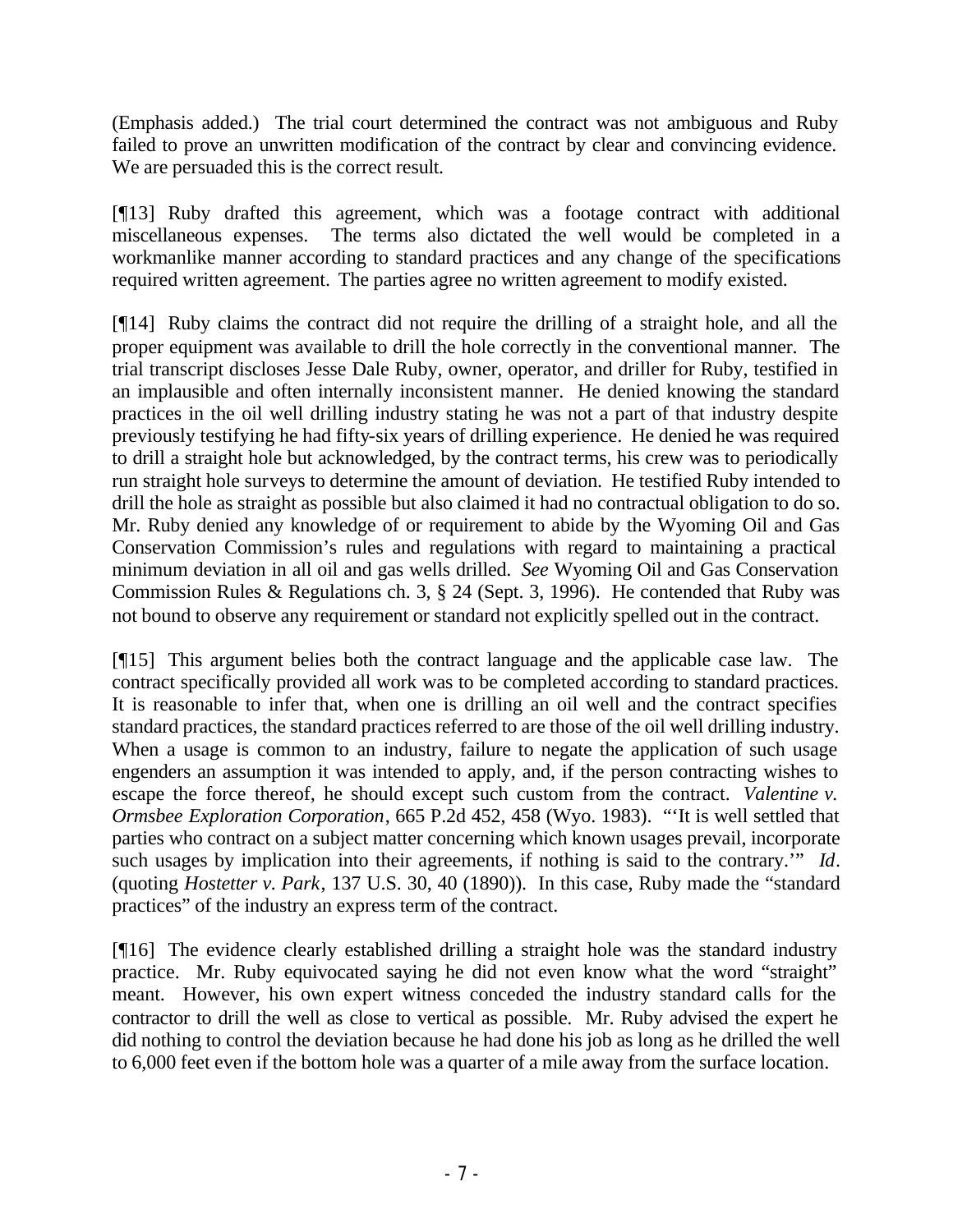[¶17] Viewed in the light most favorable to Duncan, the evidence established Duncan offered Ruby an opportunity to correct the problem when the deviation was determined to be serious. Mr. Ruby initially testified he was denied this option but later stated he told Duncan that all his company could do was continue drilling in the same manner holding weight off the drill bit in an effort to minimize further deviation. Additionally, Mr. Ruby acknowledged he never communicated with Duncan about modification of the footage contract to a day work contract until he sent the two invoices over a month after the well was completed.

[¶18] "We have . . . indicated the necessity for parties to follow the terms and conditions of contracts entered into by them." *State Surety Company v. Lamb Construction Company*, 625 P.2d 184, 194 (Wyo. 1981). We conclude Ruby failed to prove modification of the contract to a day work contract by clear and convincing evidence. The trial court properly found the contract was a footage contract because the terms were unambiguous, no modification existed, the contract specified standard practices of the industry should be followed thereby requiring the drilling of a straight hole, and Ruby rejected the opportunity to correct the deviation problems.

# **B. Expert Witness**

[¶19] Ruby argues that the trial court improperly precluded its expert witness from testifying regarding industry custom as it pertains to changes from footage to day work contracts. On the contrary, the court did receive approximately five pages of testimony on this topic. It did not, however, permit the expert to opine as to whether the Ruby footage contract changed to a day work contract concluding that was a question of law. In this regard, the court advised Ruby's attorney: "Counsel, it is something I'm sure you're aware of; but the witness offered an opinion as to whether or not *this footage contract switched to a day contract*; and that's objectionable. That is an opinion that the Court would not consider as a ruling on the law." (Emphasis added.)

[¶20] During the course of the discussion, Ruby's counsel clarified his intent stating, "I guess I'm not calling on [the expert] to tell you what the contract is, just that this sort of an arrangement between the parties is customary." The trial court ultimately responded: "You've mentioned to me the limited purpose for which you've elicited that opinion, and I'm satisfied with that. And I just wanted us to be on the same page in terms of the law before the witness sat down." Contrary to Ruby's arguments, the trial court did allow the expert's testimony for the limited purposes for which its counsel offered it. "Rulings on the admissibility of evidence are within the sound discretion of the trial court and will not be disturbed on appeal absent a showing of a clear abuse of discretion." *English v. State*, 982 P.2d 139, 143 (Wyo. 1999). We conclude no abuse of discretion has been established.

[¶21] Ruby also asserts the court improperly limited the expert's opinion as to inclusion of deviation requirements in drilling contracts. Our review indicates the attorney was actually asking the expert to give his opinion as to which party should have included a deviation clause in the contract. The court expressed its concern the information was speculative and of questionable relevance as there was no deviation clause in the contract.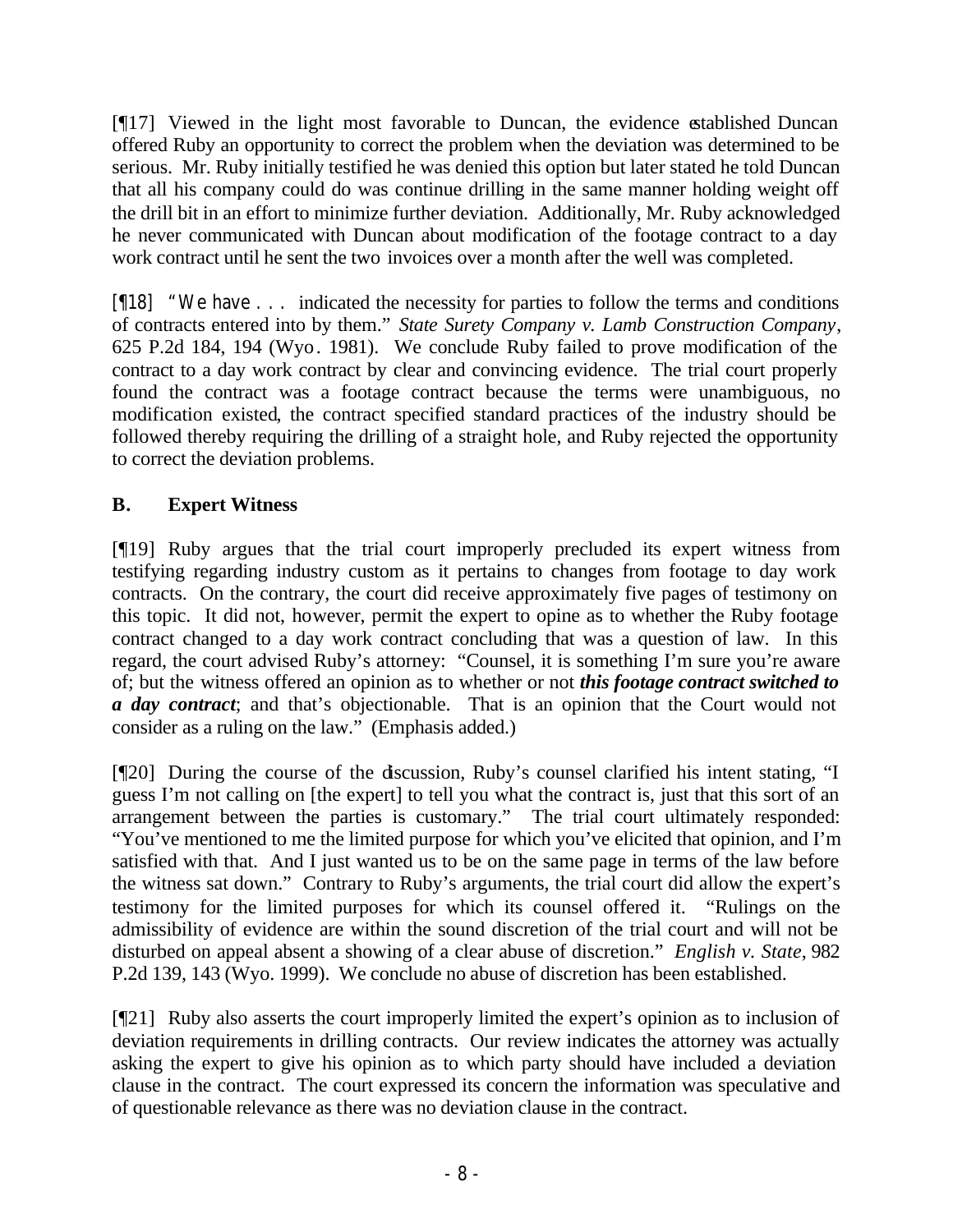"[I]n the absence of statutory authority mandating admission of the expert testimony, the district court's decision to admit or reject such testimony is an evidentiary ruling committed to its discretion." *Witt* [*v. State*], 892 P.2d [132,] 137 [(Wyo. 1995)] (citing *Price v. State*, 807 P.2d 909, 913 (Wyo. 1991)). We do not disturb a trial court's evidentiary ruling absent a clear abuse of discretion.

*Duran v. State,* 990 P.2d 1005, 1009 (Wyo. 1999). Ruby has not advised this court of any statutory authority mandating admission of this particular type of expert testimony.

[¶22] Ruby relies on *Samson Resources Company v. Quarles Drilling Company*, 783 P.2d 974, 977 (Okla. Ct. App. 1989). The *Samson Resources* case involved a drilling contract with an explicit modification clause governing conditions which would trigger a change from a footage to a day work contract. The *Samson Resources* trial court excluded expert testimony on the industry custom and usage regarding notice of such a change intended to apprise the contracting parties of a modification of the contract from footage to day work. The *Samson Resources* appellate court found the industry evidence was relevant to proper construction of the contract. We agree with this result and point out the trial court in the appeal before us permitted testimony regarding industry custom and usage. However, the *Samson Resources* case does not support Ruby's position that its expert should have been permitted to testify as to the proper contract construction or which party he believed was obligated to ensure inclusion of specific clauses in the contract. Here, the trial court was absolutely correct and fully within its broad discretion when it precluded the attempt to have Ruby's expert witness construe the contract. Contract construction is a question of law and solely within the court's province.

## **C. Clear Weight of the Evidence**

[¶23] Ruby contends the trial court's decision is contrary to the clear weight of the evidence. We do not agree. Duncan presented overwhelming evidence through its witnesses, including its expert witness, establishing Ruby's breach of contract. However, it is most telling that the evidence presented by Ruby supported the trial court's conclusions. As noted above, Mr. Ruby testified in a less than convincing fashion denying knowledge of industry practices, the Wyoming Oil and Gas Conservation Commission's rules and regulations, and even the duty to drill a straight hole. He denied knowing deviation could be a problem in this location despite having drilled a number of wells near Kaycee and knowing it is "crooked hole" country. Mr. Ruby also testified (a) retipped, used drill bits were employed but there was no real difference between them and new bits although there is approximately a \$7,500 price differential; (b) the elevators were malfunctioning because they were the wrong type for the drill pipe and should have been exchanged before Duncan had to rent replacements; (c) Ruby had only 4,700 feet of drill pipe, the rest being tubing, although he originally testified it had 6,000 feet of pipe on site; (d) he was unfamiliar with stabilizers and did not know it was equipment used to minimize deviation; (e) although Ruby usually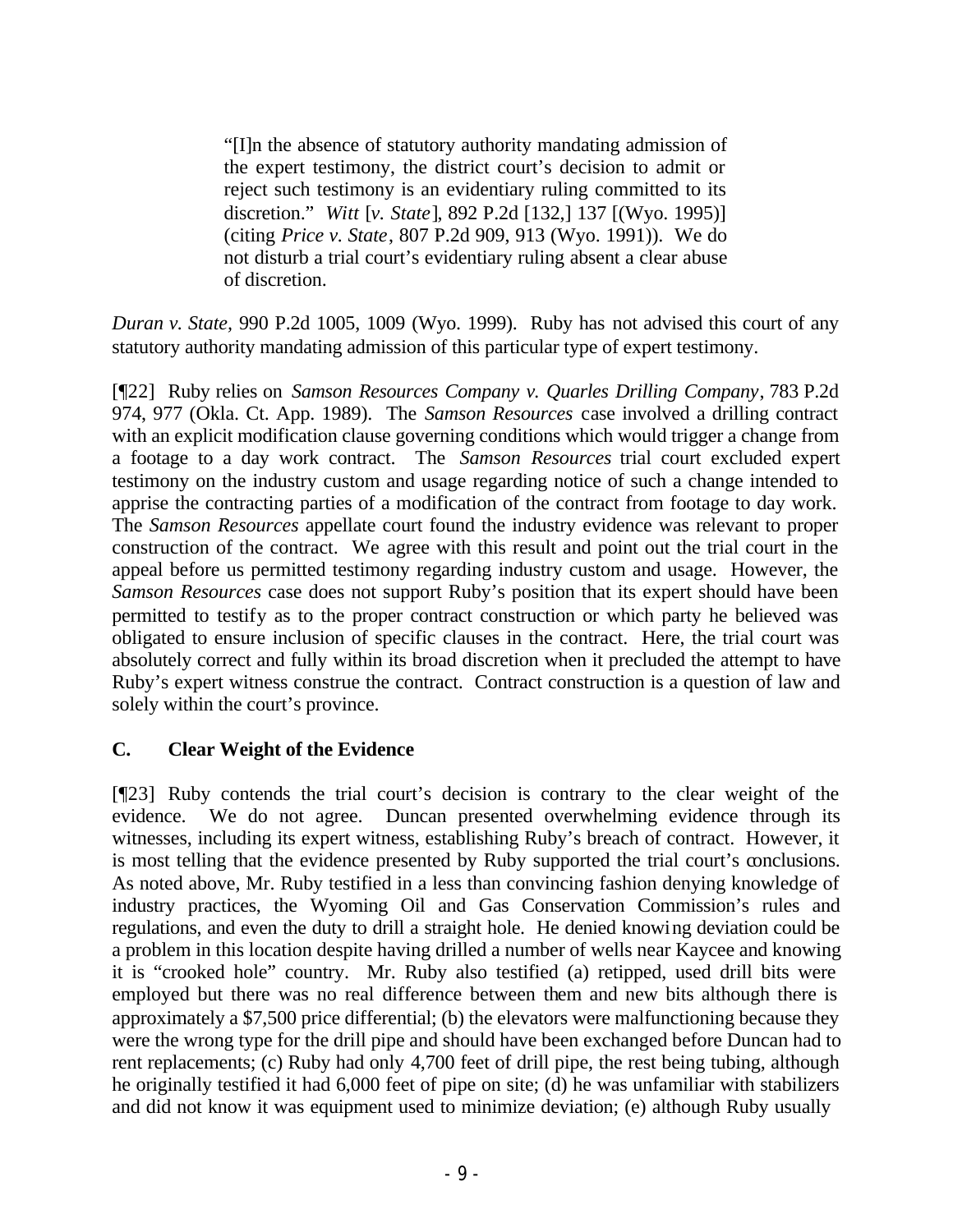took deviation surveys every 100 feet, on this well it did not make the first check until the depth was over 500 feet; and (f) despite having drafted the contract and used it more than 100 times, he did not know the terms and specifically did not know any modification required a written order.

[¶24] Ruby's own expert witness acknowledged (1) a driller must abide by the Wyoming Oil and Gas Conservation Commission's rules and regulations in order to drill in a workmanlike manner; (2) Mr. Ruby advised him nothing had been done to prevent the well from deviating; (3) it is customary in the industry, even if there is no deviation clause in the contract, that the contractor agrees to drill the well as close to vertical as possible; (4) the drilling records did not support Mr. Ruby's contention that weight was taken off the drill bit to control deviation and the records actually indicated the weight was increased; and (5) a stabilizer is commonly used in the industry to minimize deviation.

[¶25] Clint Ruby, Mr. Ruby's nephew and a driller on the well project, also testified the crew tried to drill the well straight "[b]ecause you always try to drill a straight hole"; however, the only technique he knew to control deviation was lifting weight off the drill bit. He also acknowledged that ten hours of work on a pump were required because his crew had crossed the lines; other significant repairs or replacements were required due to the failure of Ruby's equipment such as the drill line, clutch, duplex mud pump, and light plant; and the loss of a core in the well hole required five days to remove it. We "accept the evidence of the prevailing party as true. We will not disturb the trier of fact's findings unless the findings are so totally in conflict with the great weight of the evidence that they may be properly categorized as irrational." *Agar v. Kysar*, 628 P.2d 1350, 1353 (Wyo. 1981) (citation omitted); *see also Valentine*, 665 P.2d at 456; *Sagebrush Development, Inc. v. Moehrke*, 604 P.2d 198, 200 (Wyo. 1979). In light of this standard, we have compared the trial court's findings with the evidence and conclude the decision is completely reflective of and supported by the record.

## **D. Damages**

[¶26] Ruby asserts the trial court erred as a matter of law in computing the damages and the evidence did not support the damages. The relevant findings and conclusions are:

> 11. The measure of damages for breach of an obligation to drill an oil/gas well is the cost of completion;

> > . . .

13. Actual expenditures of completing this well were:

a. Ex. Y \$181,311.00

b. Ex. C Duncan pd to Ruby 141,200.00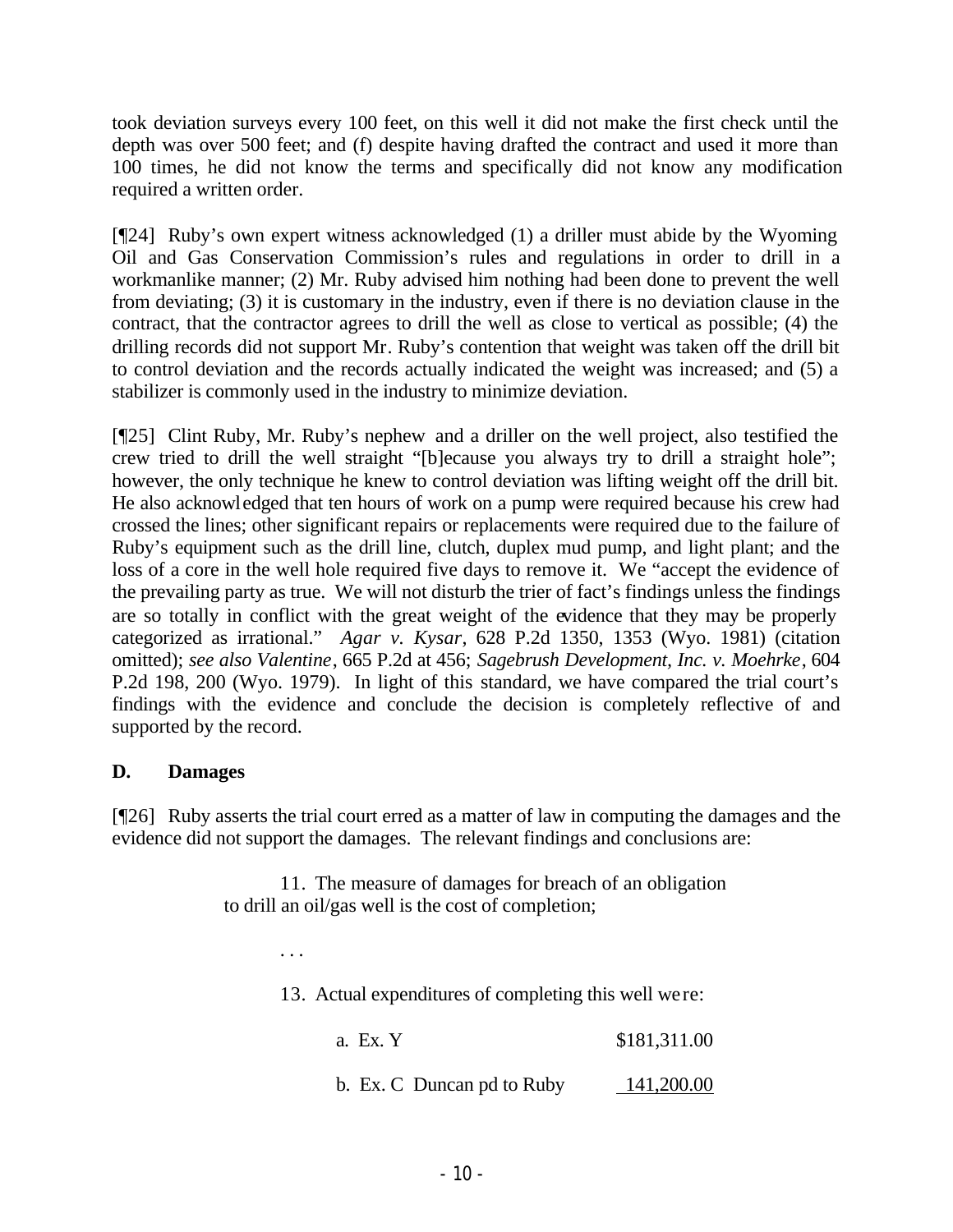14. Pursuant to the contract Duncan owes Ruby the following:

| a. \$23.00 x 6,000 feet             | \$138,000.00 |
|-------------------------------------|--------------|
| b. $$300.00 \times 45 \text{ days}$ | 13,500.00    |
| c. Mobilization                     | 3,000.00     |
| d. $$200.00 \times 64$ hours (misc) | 12,800.00*   |
| TOTAL                               | \$167,300.00 |

\*Ruby did not present testimony claiming a precise number of hours under this contract provision (example: time re casing). However, Clint Ruby testimony provided proof by a preponderance that at least 64 hours of work was expended and deserves compensation under this line item (43 hrs on rental pump #1; 31 hrs on rental pump #2; minus 10 hrs attributed to Ruby crossing lines).

15. Duncan is entitled to Judgment against Ruby in the sum of \$155,211.00.

The general measure of damages for breach of contract is the amount that is sufficient to compensate the injured party for the loss which full performance of the contract would have prevented or the breach of it has entailed. *Zitterkopf v. Roussalis*, 546 P.2d 436, 438 (Wyo. 1976).

[¶27] Ruby's whole damages argument rests on the presumption it did not breach the footage contract. All the costs Ruby seeks compensation for are directly attributable to the company's failure in the first place to drill the well in a workmanlike manner with adequate and proper equipment pursuant to standard practices. As an example, Ruby maintains the original estimate of sixteen hours of service time was grossly understated given the length of the project. It was, of course, a gross underestimate because Ruby's failure to perform in a workmanlike manner made an additional month necessary to repair and complete the well. Ruby also contends it waited fifty-one hours for the directional drillers to complete surveys. However, but for Ruby's breach of contract, directional drillers would not have been required.

[¶28] In fact, the trial court afforded Ruby significant credit in calculating Duncan's damages. It permitted \$23 for 6,000 feet when at best Ruby drilled 3,150 feet, and perhaps